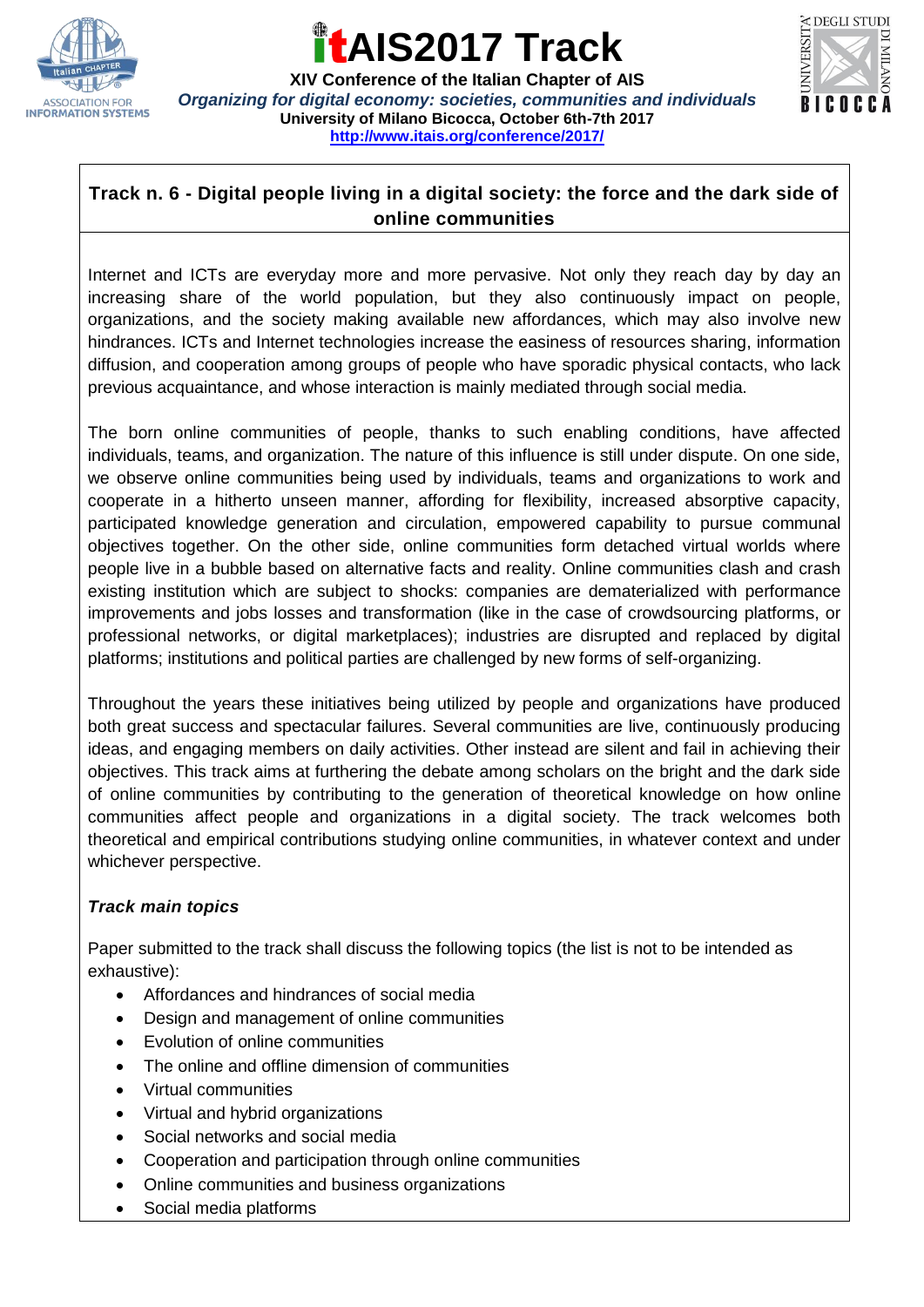

# **AIS2017 Track**



**XIV Conference of the Italian Chapter of AIS** *Organizing for digital economy: societies, communities and individuals* **University of Milano Bicocca, October 6th-7th 2017**

**<http://www.itais.org/conference/2017/>**

- Sharing economy
- Individual transformation
- Interactions between physical organizations and online communities
- E-Participation
- Smart cities and smart platforms

#### **Track Co-Chairs**

| Name - Surname<br>(primary contact)<br>Title<br>E-mail<br>Affiliation<br>Short Biography | <b>Alessio Maria Braccini</b><br>Prof.<br>abraccini@unitus.it<br>Università degli Studi della Tuscia<br>Alessio Maria Braccini is Senior Assistant Professor of Information<br>Systems at the University of Tuscia, Italy. He holds a PhD in Management<br>of Information Systems from the LUISS Guido Carli University. His main<br>research interest is the impact of ICT on teams and organizations. His<br>works appeared in journals (among which GIQ, IJAIS, CAIS, IJECS, JCIT)<br>and conferences (among which ICIS, ECIS, BIS, WOA, ItAIS). He has<br>been track chair in past editions of ItAIS and WOA, and associate editor for<br>ECIS.                                                                                                                                              |
|------------------------------------------------------------------------------------------|--------------------------------------------------------------------------------------------------------------------------------------------------------------------------------------------------------------------------------------------------------------------------------------------------------------------------------------------------------------------------------------------------------------------------------------------------------------------------------------------------------------------------------------------------------------------------------------------------------------------------------------------------------------------------------------------------------------------------------------------------------------------------------------------------|
| Name - Surname<br><b>Title</b><br>E-mail<br>Affiliation<br>Short Biography               | Øystein Sæbø<br>Prof.<br>oystein.sabo@uia.no<br>Universitetet I Agder<br>Øystein Sæbø is a Professor of Information Systems and Head of Centre<br>for eGovernment research at the University of Agder, Norway. He holds a<br>PhD in Computer Science from Aalborg University, Norway. His main<br>interests are eGovernment, eParticipation and ICT for<br>research<br>Development. Øystein's work is published in journals such as Strategic<br>Journal of Information Systems, The Information Society, Government<br>Information Quarterly and Scandinavian Journal of Information Systems,<br>and he is currently a Senior Editor of The Electronic Journal of Information<br>Systems in Developing Countries (EJISDC), and an Associate Editor in the<br>Information Systems Journal (ISJ). |
| Name - Surname<br>Title<br>E-mail<br>Affiliation<br>Short Biography                      | <b>Tommaso Federici</b><br>Prof.<br>tfederici@unitus.it<br>Università degli Studi della Tuscia<br>Tommaso Federici teaches Human Resource Management at University of<br>Tuscia (Viterbo, Italy) and Information Systems Management at LUISS<br>University (Rome, Italy). He also taught at other Universities, Schools of<br>management, Ph.D. programmes. His recent research interests are: Online<br>Communities for collective action, Influence of ICT on Political Processes,                                                                                                                                                                                                                                                                                                             |